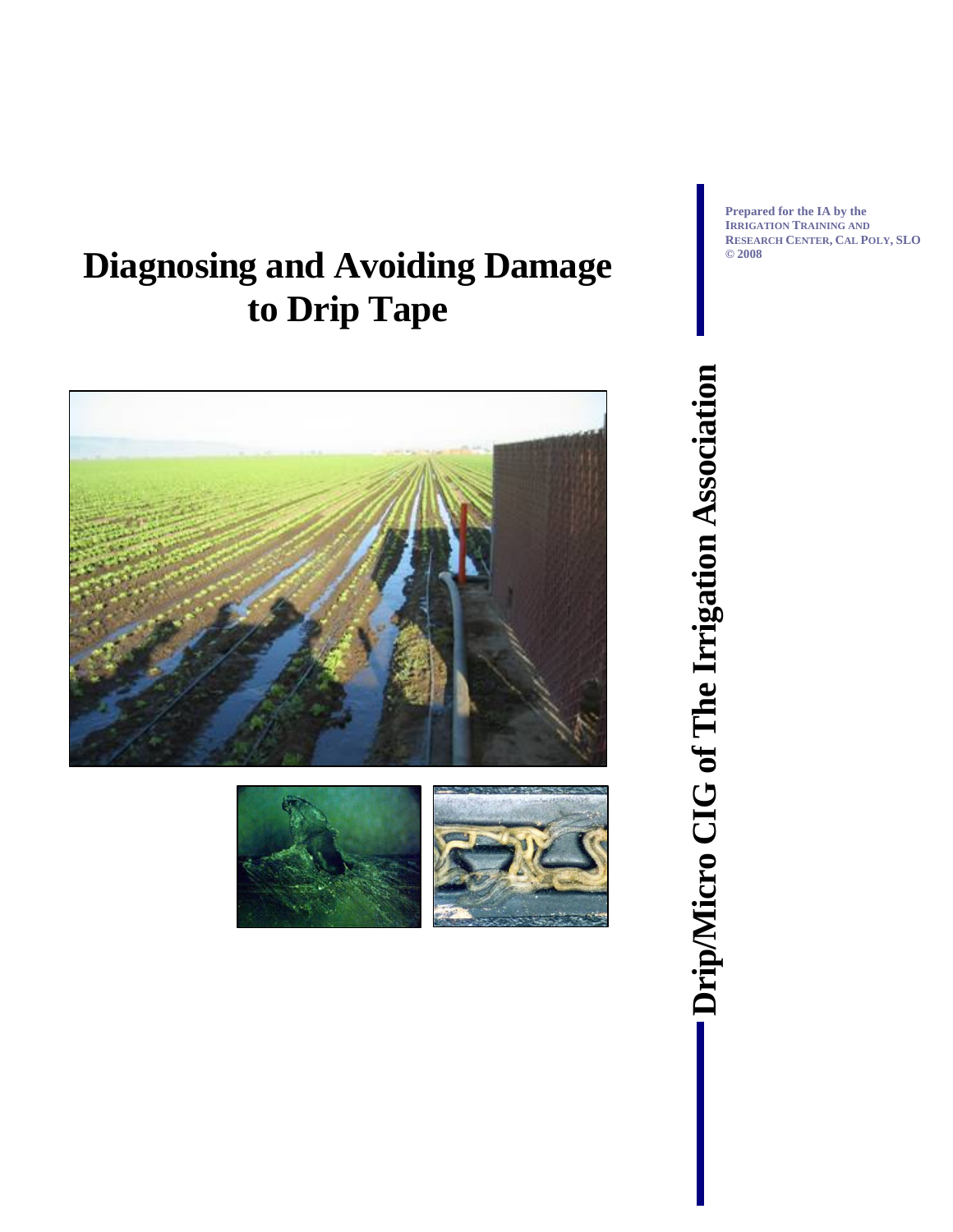#### **PURPOSE OF THIS PUBLICATION**

<span id="page-1-0"></span>The evolution of drip tape materials, drip tape emitter pathways, and hardware to connect, install, and remove/retrieve drip tape has been nothing short of phenomenal since the early drip tape days of the 1970's. Drip tape has been successfully used on millions of acres of cropland, often with exceptional savings in water and improvements in crop quality and yields.

A major advantage of using tape materials, as compared to harder wall hose and emitters, is a low price per foot. But this tremendous advantage brings with it a higher sensitivity to physical damage. Precautions must also be taken to minimize problems with plugging the relatively small flow passageways of the emitters. This is not to say that problems will unavoidably occur with drip tape – but problems have occurred and they are often misunderstood or misdiagnosed.

This publication is meant to help farmers, dealers, and manufacturers recognize and understand some of the problems that have been experienced with drip tape – problems that are quite different from manufacturing defects. Problems that are quickly detected and properly identified can often be remedied, or be avoided in the future.

This publication is organized by the category of problems that have been encountered. The primary categories are:

- **Installation and retrieval**
- High pressure
- Emitter plugging
- Insects, gophers, and other pests
- "Magnifying glass" or "lens" effects

*For further information:* Manufacturers can often provide excellent brochures related to irrigation system maintenance. The book *Drip and Micro Irrigation* sold through the Irrigation Association (IA) contains detailed information regarding maintenance, filtration, and other important issues related to drip irrigation that are beyond the scope of this publication. Note that this publication only provides assistance for identifying problems. The correct diagnosis and solution of problems requires that an irrigation expert see and examine the problem in the field.

#### **Disclaimer**

Reference to any specific process, product or service by manufacturer, trade name, trademark or otherwise does not necessarily imply endorsement or recommendation of use by either California Polytechnic State University, the Irrigation Training and Research Center, The Irrigation Association, or any other party mentioned in this document. No party makes any warranty, express or implied and assumes no legal liability or responsibility for the accuracy or completeness of any apparatus, product, process or data described herein. Photos and materials for the preparation of this publication were primarily provided by the Cal Poly ITRC and John Deere Water. Toro Micro-Irrigation, Jain, and Netafim also contributed.

Irrigation Training and Research Center (ITRC). California Polytechnic State University, San Luis Obispo, CA 93407 www.itrc.org Prepared by Dr. Charles Burt, ITRC Chairman and Professor, BioResource and Agric. Engr. Dept. **October 2008**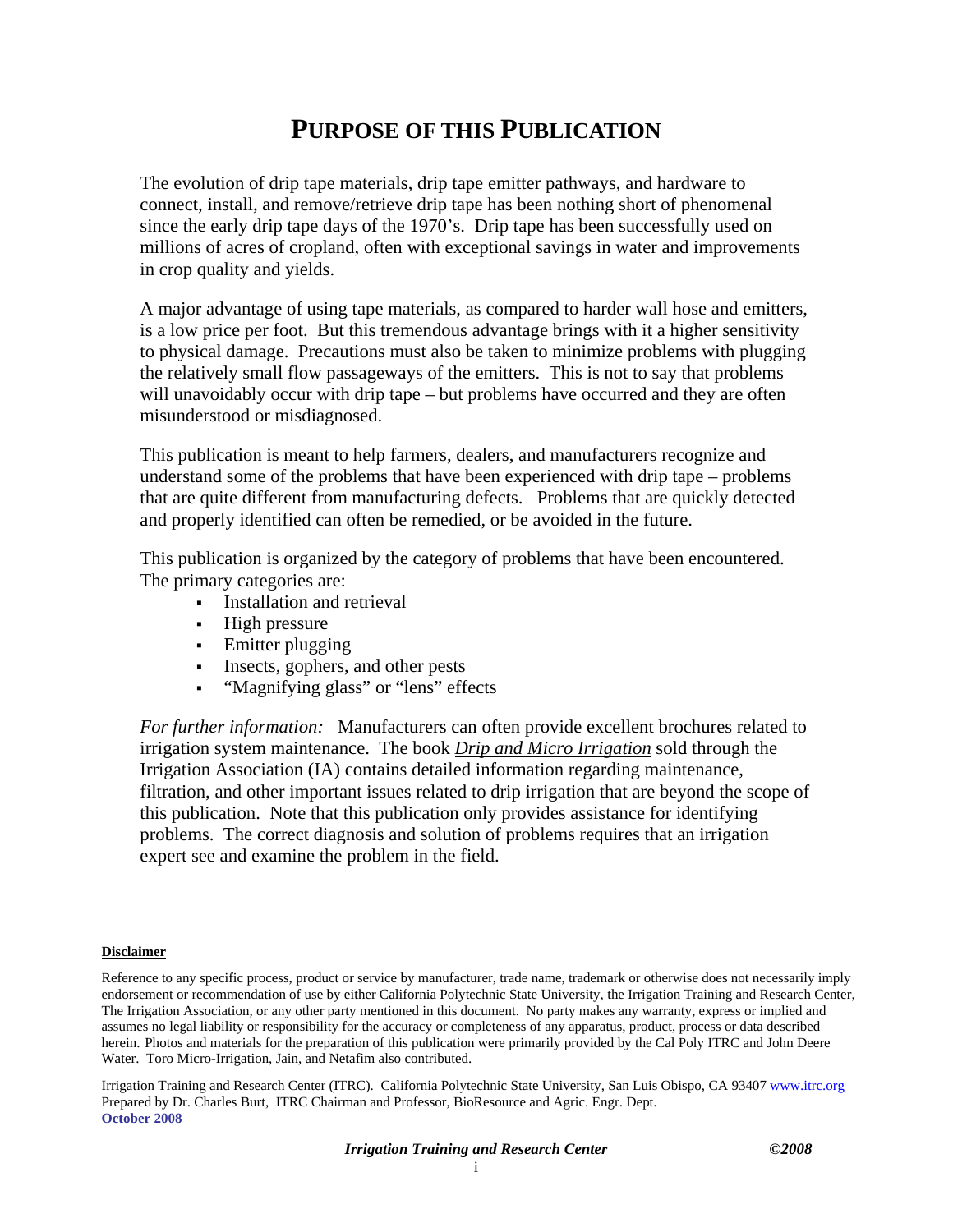## **TABLE OF CONTENTS**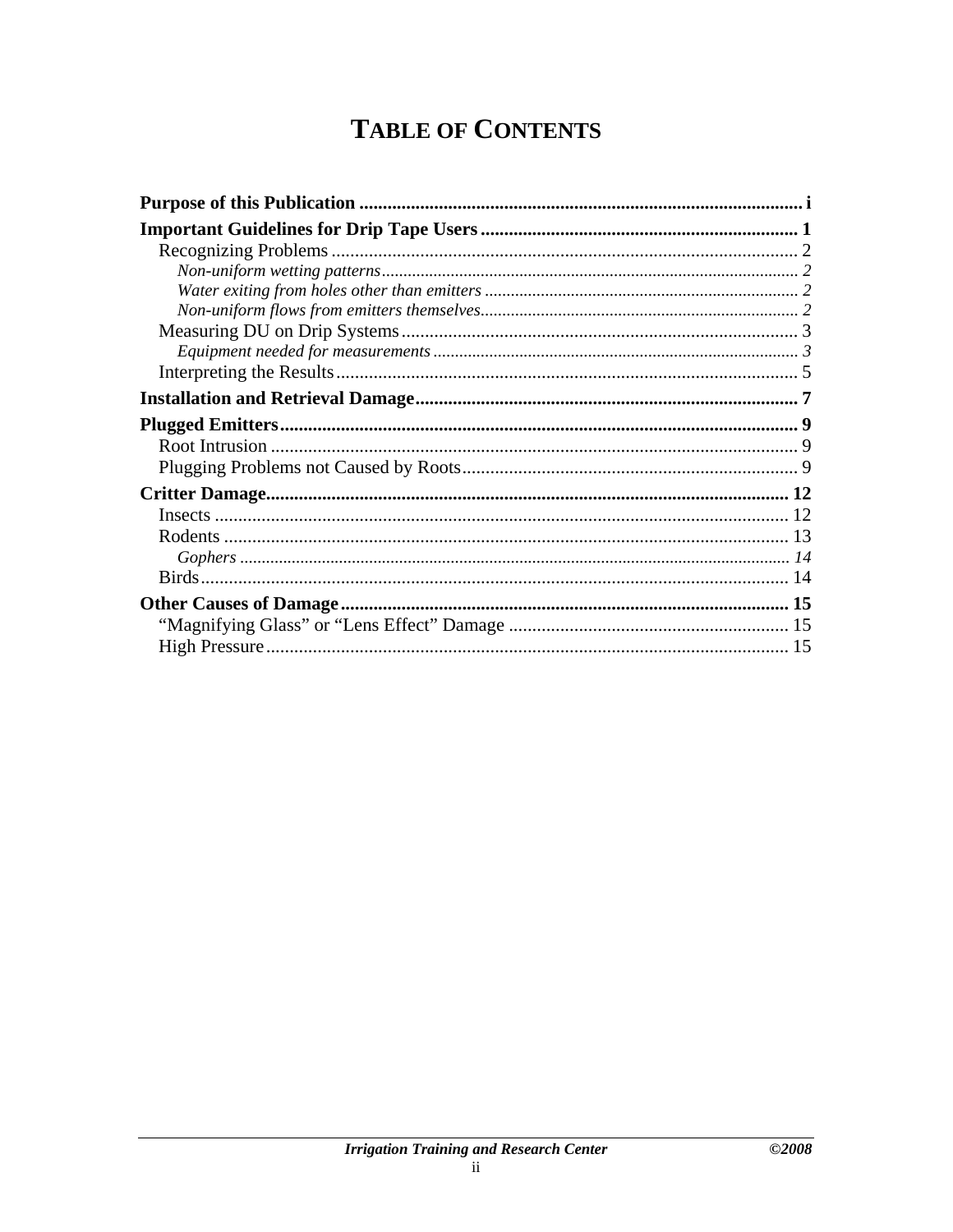## **LIST OF FIGURES**

| Figure 2. Radiator hose segments placed on tape for flow measurement, one on each side of the        |  |
|------------------------------------------------------------------------------------------------------|--|
| emitter. Note the square cornered container that is easy to pour into a graduate                     |  |
|                                                                                                      |  |
| Figure 3. Plastic containers lined up in preparation for flow measurement of individual emitters.    |  |
|                                                                                                      |  |
|                                                                                                      |  |
|                                                                                                      |  |
|                                                                                                      |  |
| Figure 7. Leaks from mechanical damage. This tape had been retrieved and installed on 16             |  |
|                                                                                                      |  |
|                                                                                                      |  |
|                                                                                                      |  |
| Figure 10. Extreme cases of bacterial slime plus silt and clay (l) and iron deposits (r) plugging an |  |
|                                                                                                      |  |
|                                                                                                      |  |
| Figure 12. Dirty flush water. This is an indication of impending plugging problems 10                |  |
|                                                                                                      |  |
| Figure 14. Chemical precipitate flushed from tape. The unidentified chemical compound was            |  |
| supposed to be a fertilizer. It was injected downstream of the filters and plugged a                 |  |
|                                                                                                      |  |
|                                                                                                      |  |
| Figure 16. Typical wireworm damage. An almost perfectly round hole is made in the tape.              |  |
|                                                                                                      |  |
| Figure 17. Cricket damage often (but not always) shows up on the sharp edges of tape because         |  |
| the insects can grab the edges by their mouths. But boring insects (such as                          |  |
|                                                                                                      |  |
| Figure 18. Examples of rodent damage, generally with characteristic scratch marks 13                 |  |
|                                                                                                      |  |
| Figure 20. Bird damage on 15 mil tape. The hole is typically somewhat concave inward  14             |  |
| Figure 21. Damage due to the "magnifying glass effect". Note the rounded edges 15                    |  |
|                                                                                                      |  |
|                                                                                                      |  |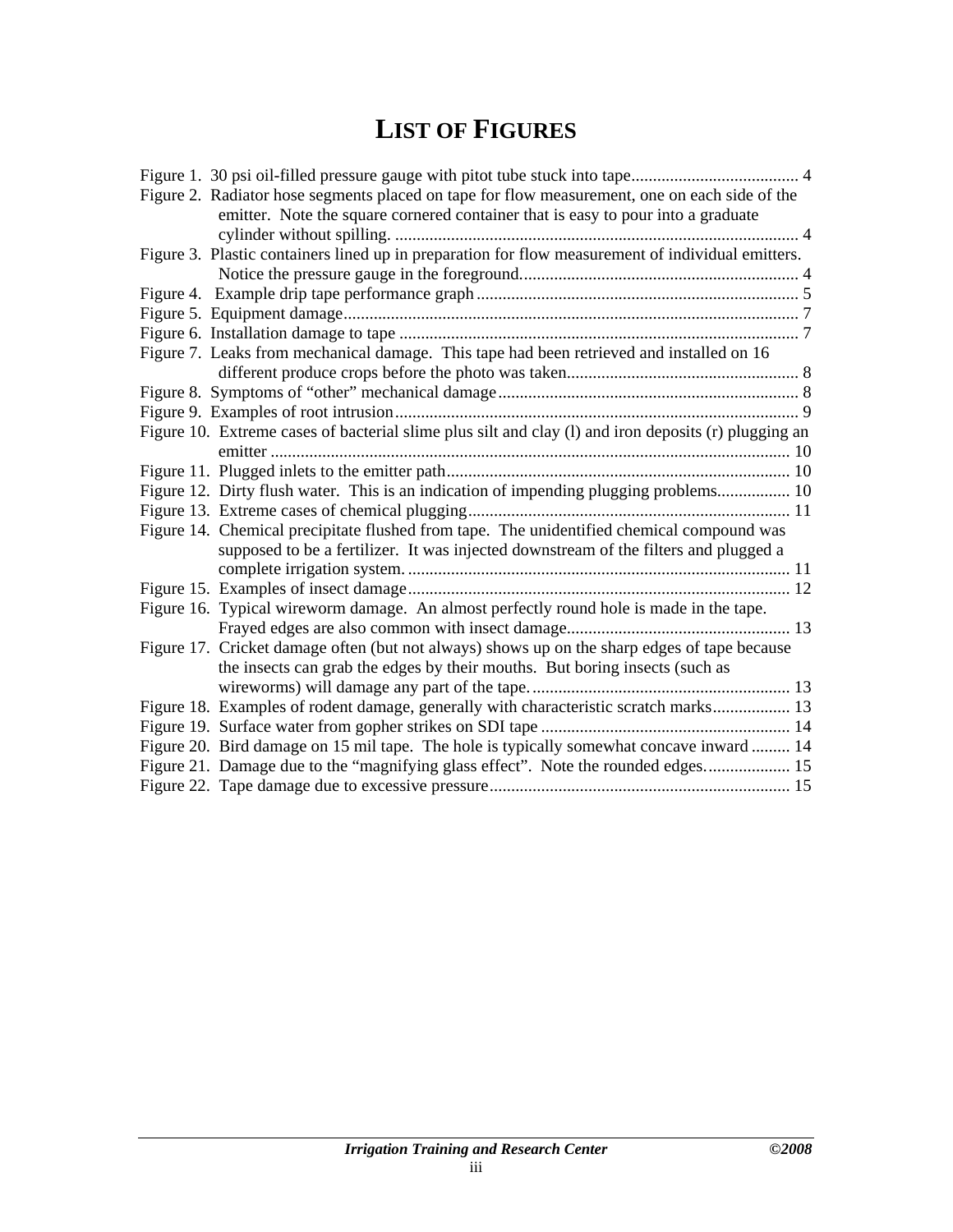### **IMPORTANT GUIDELINES FOR DRIP TAPE USERS**

- <span id="page-4-0"></span>1. Drip tape is one component of a complete irrigation system. A complete irrigation system should have been designed by a competent designer and installed by a competent installer who included:
	- a. Proper filtration.
	- b. A means to frequently and adequately flush water from the ends of tapes.
	- c. Sufficient injection points for chemicals that are required to maintain the cleanliness of the tape and emitters. These chemicals may include acids, chlorine, and various polymers.
	- d. Fertilizer injection points upstream of the filters.
	- e. Fertilizer injection equipment.
	- f. Pressure regulation to limit excessive pressures in the tape, plus to minimize emitter pressure differences throughout the field.
	- g. A water meter that, in addition to keeping a record of water applied, can be useful in detecting leaks or clogged lines.
- 2. The grower and persons who are responsible for irrigation must understand the fundamentals of:
	- a. Proper adjustment of filter backflush.
	- b. Chemical injection for minimization of emitter plugging.
	- c. Proper fertilizer injection, including how various chemicals can be checked in advance for reaction between each other and with the water.
	- d. Tape flushing.
	- e. Installation, retrieval, and field repair of tape.
- 3. Pest control (insect, rodent, etc.) is required at all times for drip tape systems. Before installing a tape system, consult a Pest Control Advisor (PCA) regarding pest problems noted in this publication, plus other locally known pests. The pest problem must be solved before installing the tape.
- 4. Take care to protect drip tape from indiscriminate damage during handling, storage, etc.
- 5. After installation, immediately pressurize the system and check for leaks and proper pressures.
- 6. Always cover tape with soil to prevent sun damage from plastic covering, to minimize expansion/contraction due to temperature changes, and to prevent the wind from moving the tape.
- 7. Only use well-designed and maintained installation and retrieval equipment that is free from burrs and rough edges where tape can come in contact with the equipment.
- 8. Avoid excessive pulling on the tape, which can cause tape stretching or breakage.
- 9. Install the tape so that the holes are pointed up; this helps minimize plugging.
- 10. Properly prepare the soil before installing the tape. Soil clods that sit on top of the tape can prevent water from traveling past that point. It may take days to soften the clods enough so that the tape can expand and allow water to flow into the rest of the tape length.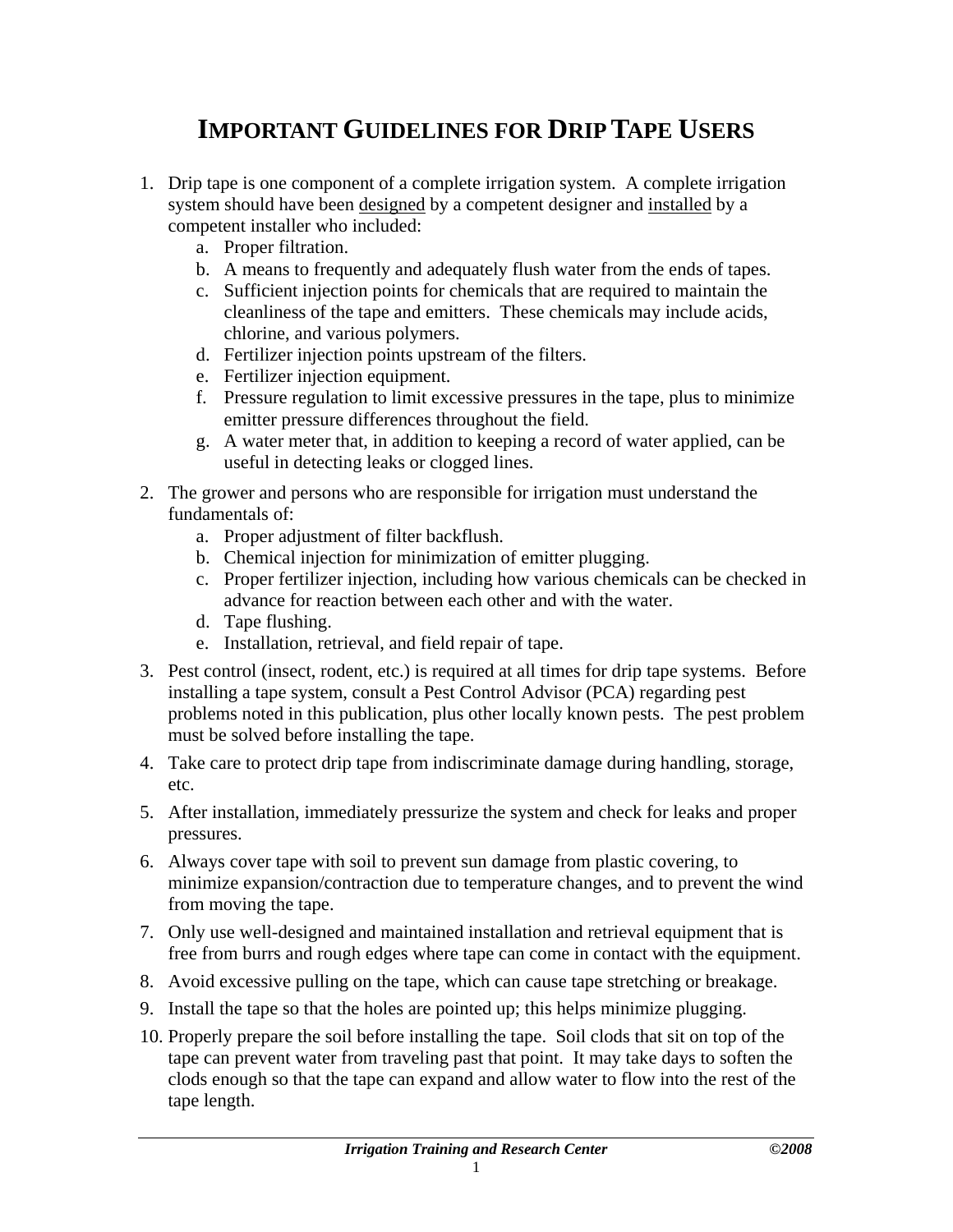<span id="page-5-0"></span>11. The flow rate printed on the tape roll is the average flow if all emitters are at the pressure that is stated on the new roll label (e.g., 0.22 GPM/100' at 8 psi). There are always pressure differences throughout a field, and there is usually a pressure drop along the manifolds and tape downstream of a block pressure regulator. Therefore, if a pressure regulator is adjusted to the pressure on the new tape roll, the average emitter pressure is less than the pressure regulator setting, and the average emitter flow is typically less than the "rated" or "nominal" flow rate.

#### *Recognizing Problems*

#### **Non-uniform wetting patterns**

Non-uniform wetting patterns at the soil surface are often not related to manufacturing defects. Tape emitter flow rates may be very uniform, yet the wetted pattern on the top of the soil throughout a field may appear very erratic. This is especially noticeable with subsurface drip irrigation (SDI) – where the tape is buried 8" or more below the ground surface. Causes can include:

- Varying soil textures throughout a field (e.g., sand vs. loam vs. clay).
- Varying installation depths of the tape.
- Varying soil compaction.
- Different soil chemistry conditions.

#### **Water exiting from holes other than emitters**

This problem is easy to spot, but it can be difficult to identify the exact cause. Observe the damaged tape under a magnifier to assist in identifying typical causes. Possible causes include:

- Insect damage. This publication contains photos and a discussion of this common problem.
- Rodent damage. Gophers and similar rodents can cause extensive damage with SDI.
- Rabbits and birds. These problems can appear on surface-laid tape.
- Mechanical damage due to handling (storage, transportation, installation, or retrieval).
- Mechanical damage while in the field, such as by workers, tractors, etc.
- Sunburn of tape under plastic mulch ("lens" or "magnifying glass" effect).
- Bursting of the tape due to high pressure.
- Manufacturing defects.

#### **Non-uniform flows from emitters themselves**

There is no shortcut to knowing if the emitter flow rates are uniform. A sufficient number of accurate emitter flow measurements must be made, and this means that tape must be dug up. Two types of measurements are needed; the basics of taking these measurements are described below. If a person wants to use the measurements to calculate the "Distribution Uniformity" (DU) of water within a field, there is a specific procedure to use that is not explained here. Cal Poly ITRC provides an annual short course to train people on the procedures to determine DU on drip/micro systems. ITRC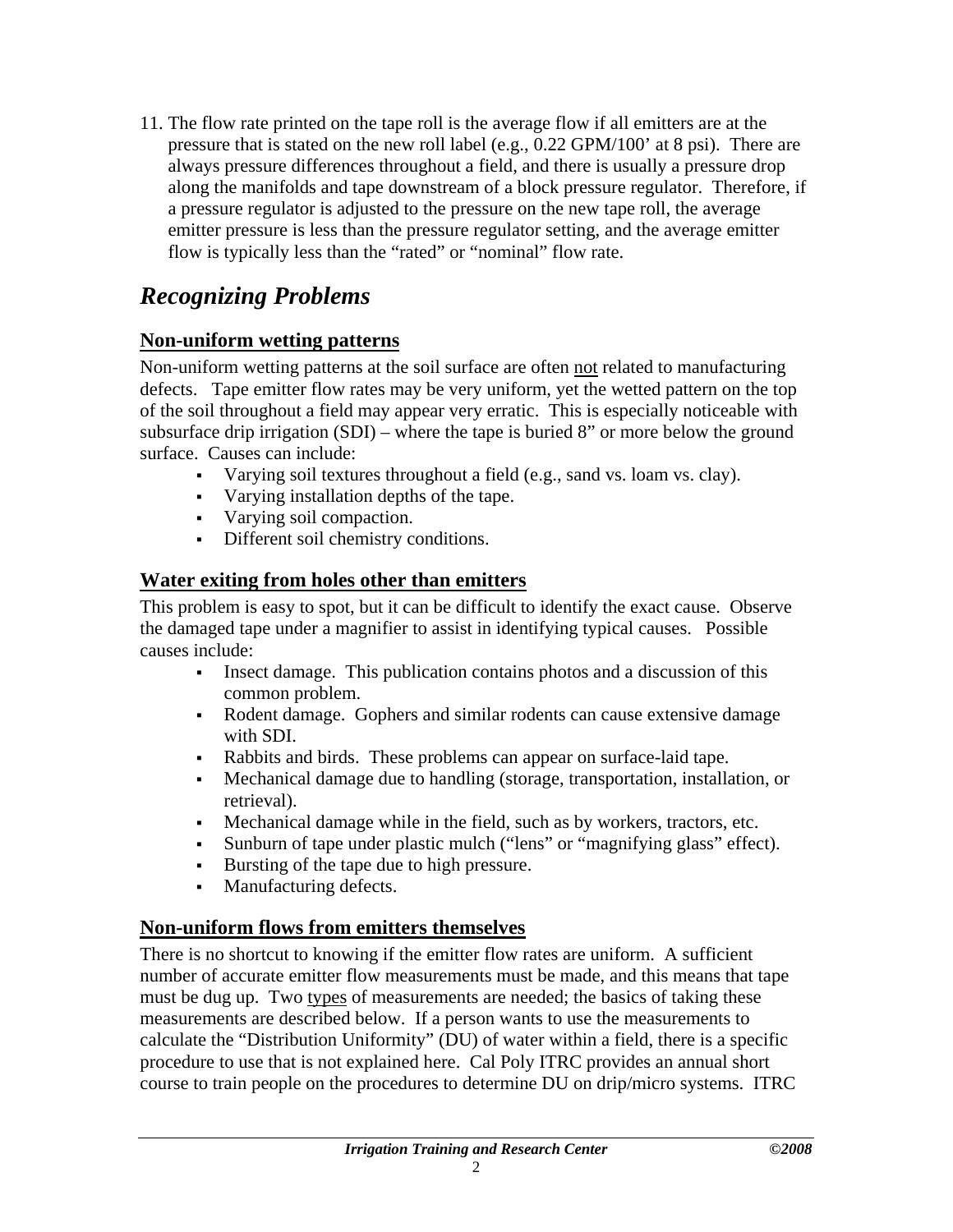<span id="page-6-0"></span>also has a software package to assist people in performing a Rapid Field Evaluation ([www.itrc.org\)](http://www.itrc.org/), but that should only be used after taking the short course.

### *Measuring DU on Drip Systems*

The two types of measurements needed are:

1. *Pressure measurements.* Pressure measurements must be made throughout the field, because the question is if there are pressure differences between emitters. All pressure measurements must be taken in the tape itself – not in PVC, oval hose, or lay-flat hose. Locations for pressure measurements are:



- A. At the first hose in each manifold
	- A1. Beginning of the tape lateral (upstream end)
	- A2. End of the tape lateral (downstream end(s))
- B. At the last hose in each manifold
	- B1. Beginning of the tape lateral (upstream end)
	- B2. End of the tape lateral (downstream end(s))
- 2. *Emitter flow rate measurements.* The objective is to determine whether there are differences in flow between emitters that all have the same pressure. Therefore, it is common to take emitter flow rate measurements at a minimum of three locations throughout a field. At each of the three locations, at least 16 individual emitter flows should be measured and recorded. The measurement locations can be described as:
	- a. In the middle of a tape lateral (halfway between the tape inlet and the downstream end) near the filter.
	- b. In the middle of a tape lateral in the middle of the field.
	- c. At the end-of-the-end. That is, the end of the last tape lateral on the last manifold. This is usually where plugging problems show up first.

#### **Equipment needed for measurements**

- 1. For pressure measurement, the general guidelines are:
	- Use a quality pressure gauge that is well-maintained. Those with an oil-filled case tend to have protection against pressure shock. A good pressure gauge typically costs at least \$50.
	- Use a pressure gauge with the proper range. A 100 psi gauge is completely inadequate for measuring 8 psi, for example. The proper range for 8 psi tape would probably be 0-15 psi. However, some tape is over-pressurized, and if a 15 psi gauge is used on an 18 psi spot, the gauge can be damaged. Therefore, it is recommended that one start with a 0-30 psi gauge. Once the pressures are known, if more precision is needed one can use 0-15 psi gauges where the pressures are known to be low.
	- Install a pitot tube on the end of the pressure gauge.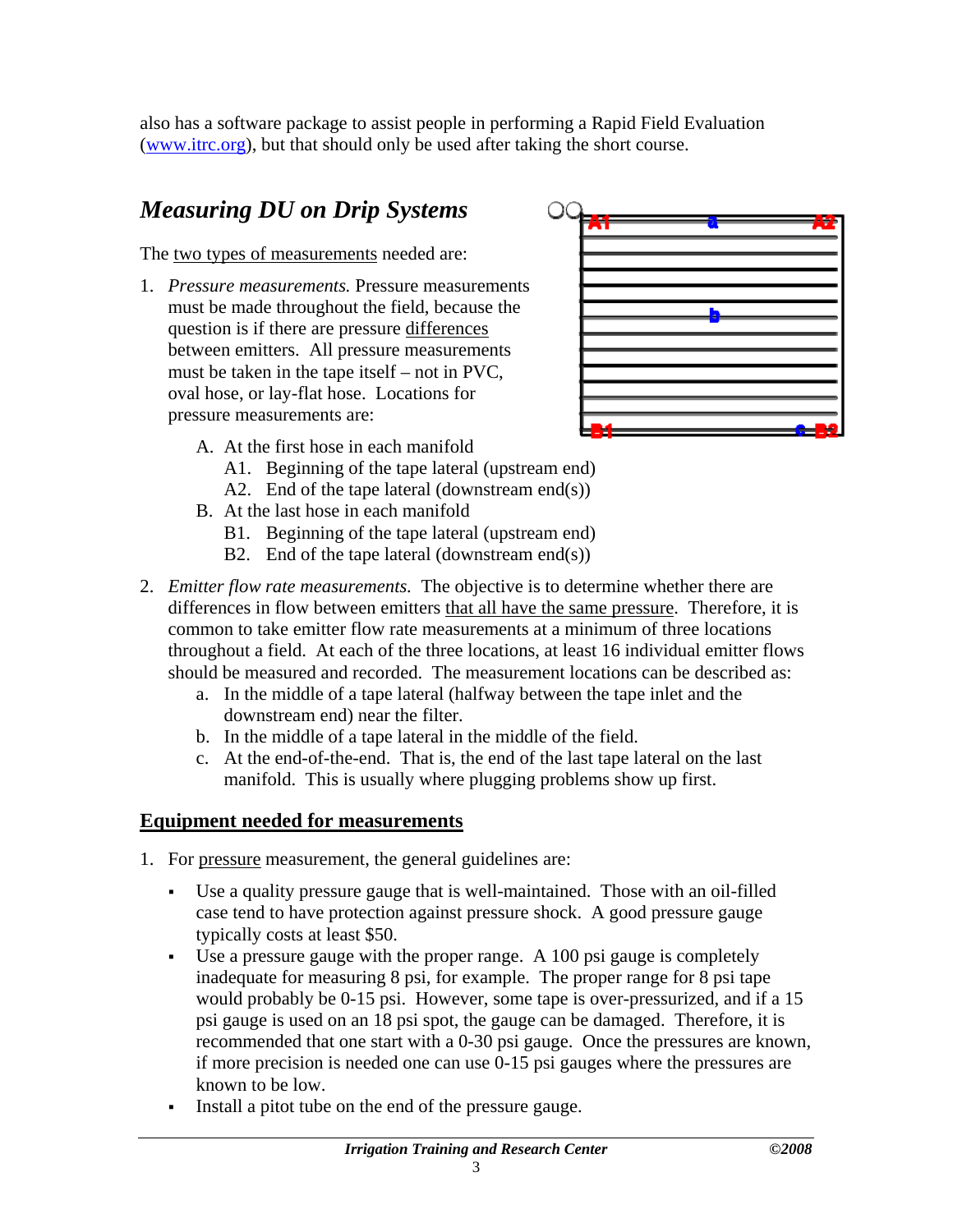- <span id="page-7-0"></span> Punch a hole in the tape, and then insert the end of the pitot tube into the tape – making sure that there is a snug fit and there is minimal leakage. Lay the gauge on the ground, facing up, and read the pressure.
- Repair the tape with a goof plug or coupling after removing the pitot tube.



**Figure 1. 30 psi oil-filled pressure gauge with pitot tube stuck into tape** 

- 2. For emitter flow measurement, the general guidelines are:
	- First, place a loose piece of hose segment on each side of each emitter hole, to ensure that the water from each hole will not run down the tape.



**Figure 2. Radiator hose segments placed on tape for flow measurement, one on each side of the emitter. Note the square cornered container that is easy to pour into a graduate cylinder without spilling.** 

 Use 16 or more square-cornered plastic containers, with one placed under each emitter.



**Figure 3. Plastic containers lined up in preparation for flow measurement of individual emitters. Notice the pressure gauge in the foreground.**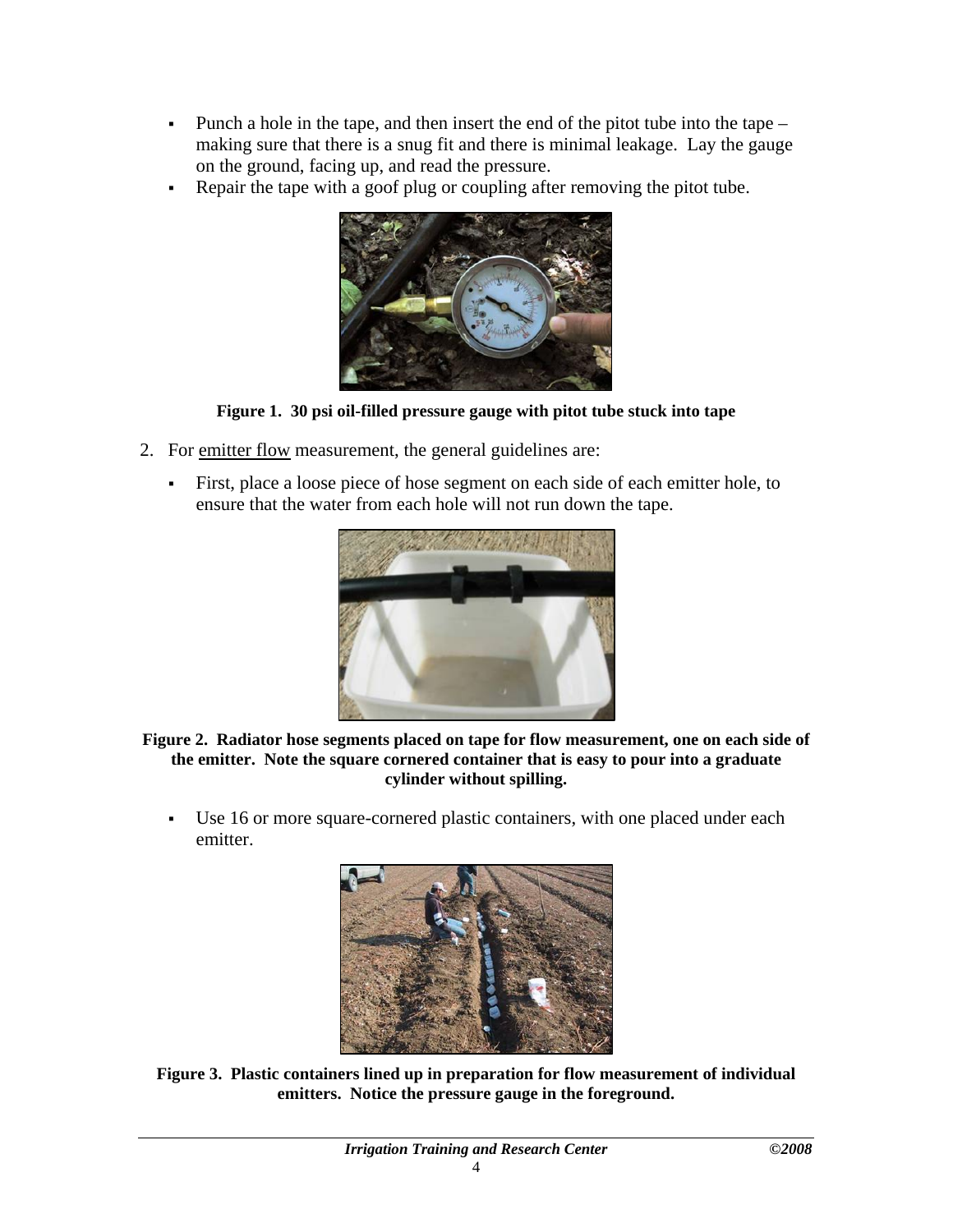- <span id="page-8-0"></span> Collect water from each emitter for exactly the same amount of time. For drip tape, the minimum collection time is usually about 5 minutes. It is easiest to have 2 people available, so the tape can be lifted and placed over all the containers simultaneously.
- Measure and record the water collected in each individual container, using an appropriately sized graduated cylinder. The appropriate graduated cylinder size for medium and low flow rate is 100 ml. The appropriate size for the high flow rate is 250 ml. Typical volumes of water one might collect in 5 minutes are:

| "low flow tape"          | 40 milliliters (ml) |
|--------------------------|---------------------|
| "medium flow" tape 60 ml |                     |
| "high flow" tape         | 80 ml               |

Graduated cylinders can be purchased online from a variety of companies. The glow rate per 100' of tape can be computed as:

 $\frac{GPM}{100'} = \frac{Avg.$  emitter milliters  $\times 0.132 \times$  (emitter spacing, inches)

Cut apart any emitters that appear to have unusually high or low flows. Carefully inspect the insides for blockage and wear, and try to identify any substances.

#### *Interpreting the Results*

1. *Pressure differences*. Large pressure differences do not necessarily mean there are large flow rate differences. Some tapes have pressure compensating ("PC") features so that if the pressures vary but lie within a specified range, the emitter flows are supposed to be about the same. Most tapes have non-PC emitters that give 41% more flow if the pressure is doubled. That is,

> If the flow rate is 8 ml/minute at 7 psi, the flow rate will be about 11 ml/minute at 14 psi.

Once you know the pressures, consult with an irrigation expert to determine how the flows of the specific tape product you have should respond to pressure differences.



**Figure 4. Example drip tape performance graph**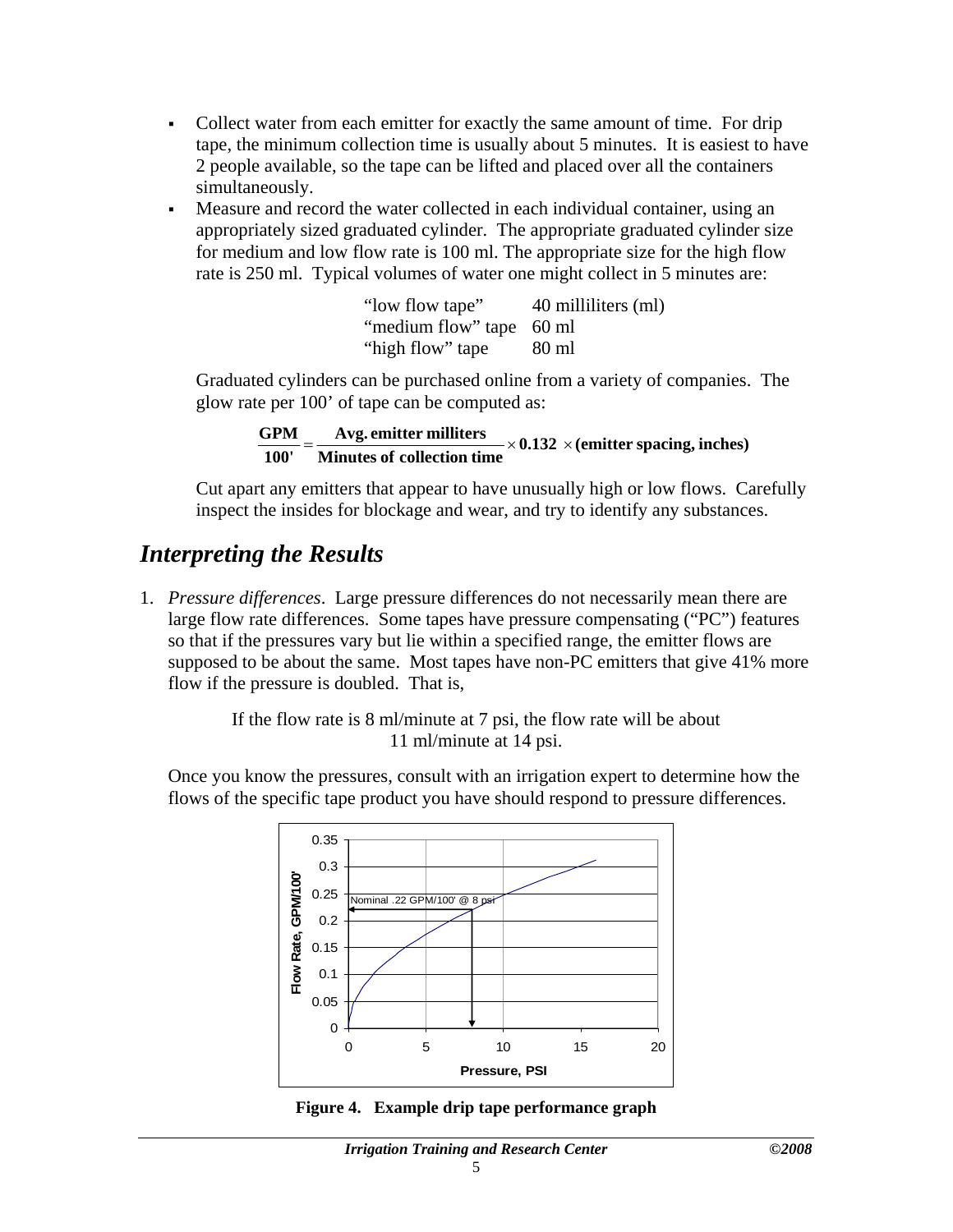Possible causes of pressure differences include:

- Improperly adjusted automatic pressure regulators
- Insufficient number of automatic pressure regulators
- Malfunctioning pressure regulators
- Pipe/hose/tubing with small diameters
- Tape lengths too long for the diameter of tape, flow, and slope
- Partial blockage of a pipe or tape
- 2. *Flow rate differences between adjacent emitters with all emitters in a group having the same pressure*. The causes of emitter flow differences can be numerous. The observations of cut-apart emitter pathways are important in making the determination. Possible causes of flow differences include:
	- Root intrusions especially in SDI
	- Precipitation of chemicals, such as:
		- o Calcium carbonate
		- o Fertilizers
		- o Gypsum
		- o Iron
	- Bacterial growth, including
		- o Slimy bacteria
		- o Sulfur bacteria
		- o Manganese bacteria
		- o Iron bacteria
- Dirt that has flowed through the filter, or that was in the pipes since installation.
- Manufacturing variation. In general, this is relatively minor (less than  $+/- 5\%$  or so) with good tape products.

This publication contains a variety of figures that illustrate some of the plugging possibilities. A chemical analysis of the plugging material may be necessary in some cases to determine the source.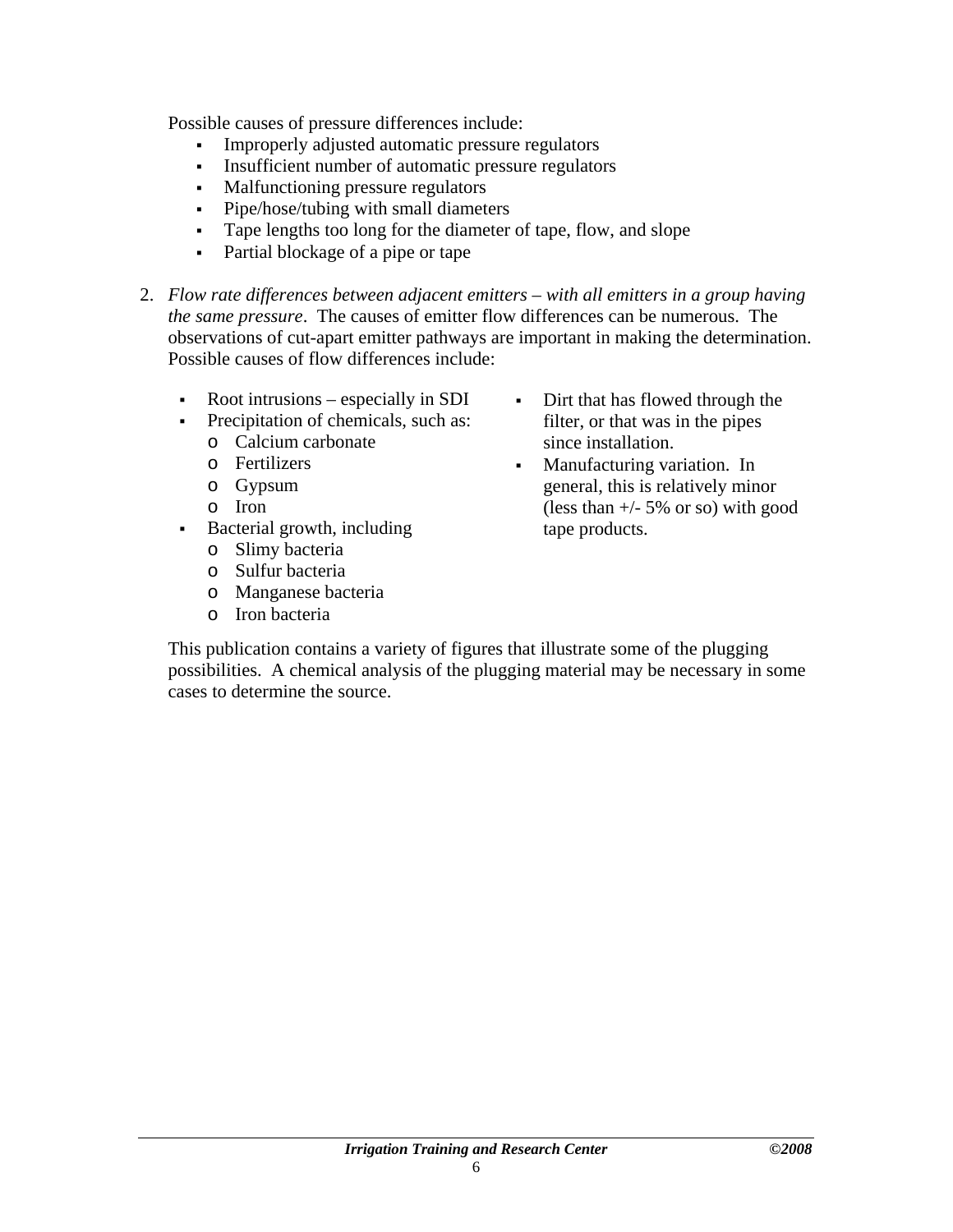### **INSTALLATION AND RETRIEVAL DAMAGE**

<span id="page-10-0"></span>The most common installation damage is caused by burrs and rough edges on installation equipment, or by foreign objects lodged in the installation equipment. The result is generally a systematic, repeatable, directional pattern of damage. The scratches or damage will be on the outside edges of the tape. Common symptoms are curls coming off the drip tape, and slices or small cuts along the edges of the tape.

Extreme care must be taken to purchase high quality injection equipment. Things to check for include:

- Hand pull tape through each piece of injection equipment. Rub the drip tape on the inside of the tool while pulling. Then closely examine the tape for damage.
- Examine the injection equipment for metal or sharp points on the equipment that come in contact with the tape.
- Look for dirt, rocks, or foreign objects that are jammed into the drop tube and injector shoe.
- Check the roller guides to make sure that the tape is positioned to not come in contact with any metal edges.
- Look for consistent patterns of damage, such as one out of every 4 rows.



**Figure 5. Equipment damage** 



**Figure 6. Installation damage to tape**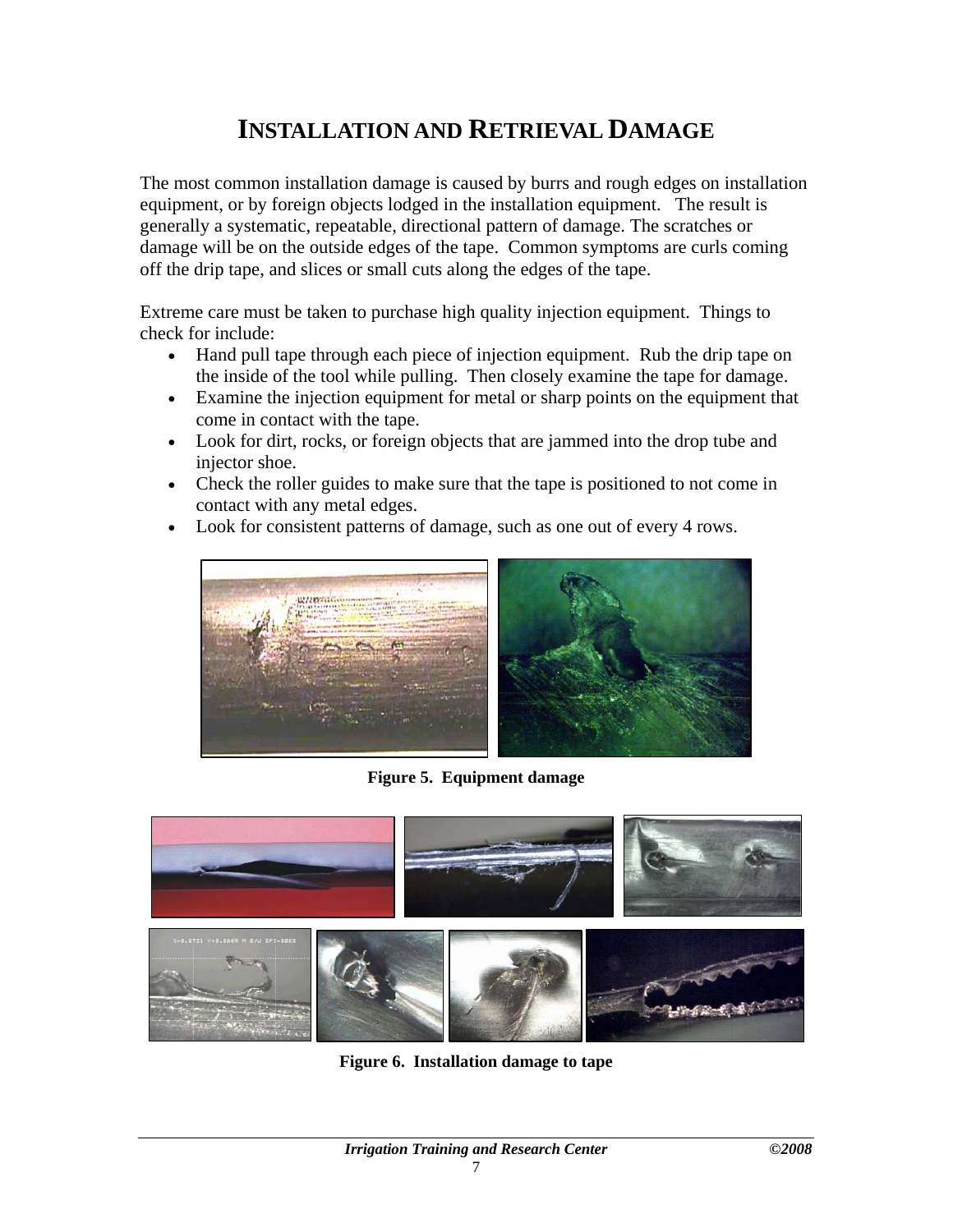<span id="page-11-0"></span>

**Figure 7. Leaks from mechanical damage. This tape had been retrieved and installed on 16 different produce crops before the photo was taken.** 

"Friction burn" damage is caused by the tape rubbing, or being trapped, against the cardboard sides of the roll during installation. Sometimes the cardboard roll itself breaks apart and it spins at a different speed than the tape roll.

A well-designed tension break is very important. If the tension is too great, the tape will stretch. If it is too loose, or occasionally changes tension, the tape roll can spin or "freewheel", which will often trap the tape against the sides of the cardboard roll. Friction burn damage manifests itself as a razor cut or a shredded edge, and will often occur for awhile, disappear, and then reappear many hundreds of feet away.

Retrieval damage in the form of tape stretching is common if the tape length is too long, the air temperature is too hot, the tape has not been lifted above the crop to facilitate end retrieval, and/or if the tape has not been adequately drained before retrieval. Thicker wall tapes help to minimize the problem of stretching.

Other mechanical damage can occur due to tractors driving over tape, people walking on the tape and pushing the tape onto clods or rocky ground, weeding crews hitting the tape with sharp implements, and in numerous ways during the transport and storage of new and used tape.



**Figure 8. Symptoms of "other" mechanical damage**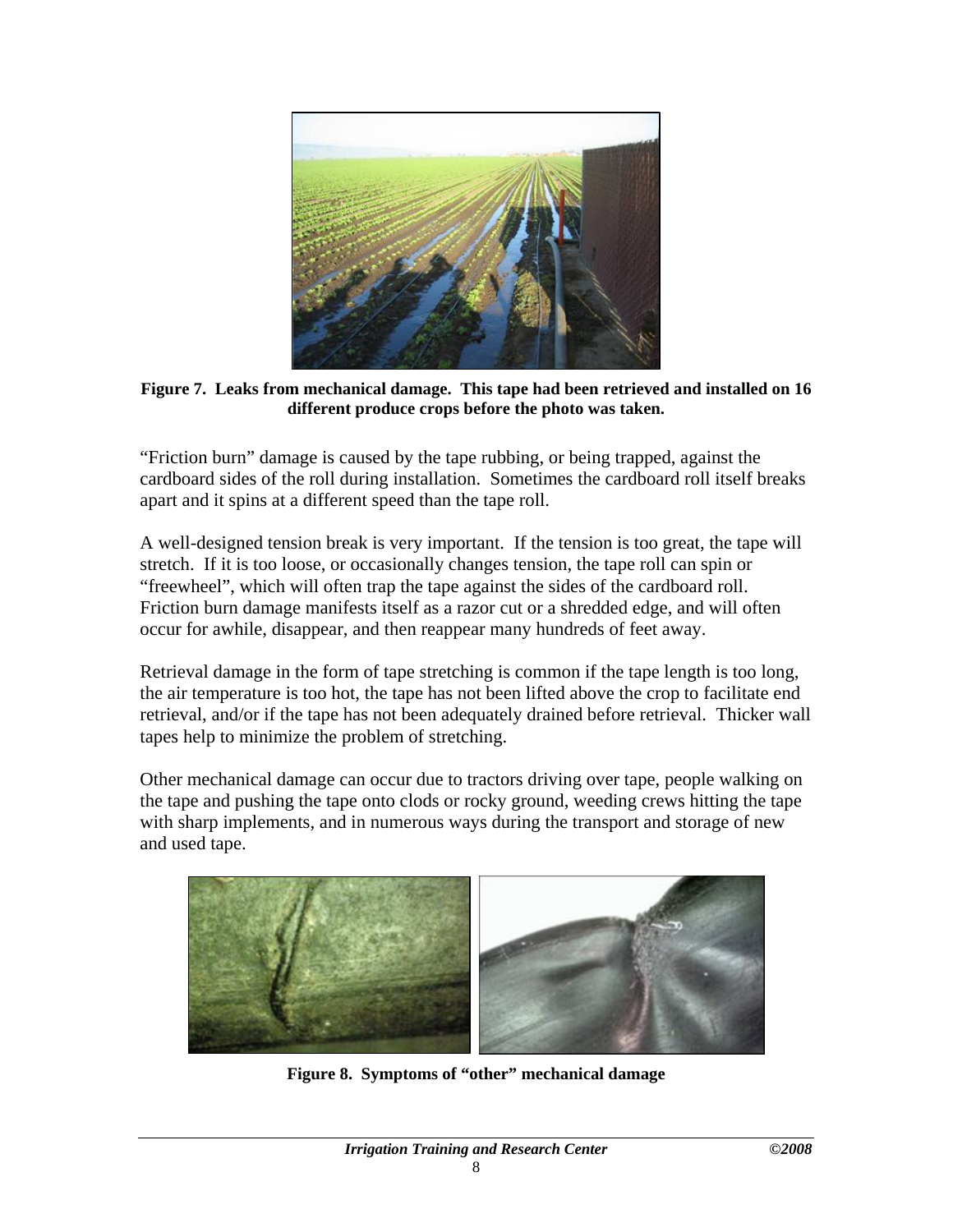### **PLUGGED EMITTERS**

#### <span id="page-12-0"></span>*Root Intrusion*

Quite often, root intrusion into emitters cannot be detected unless the emitter pathways are cut apart. The roots may be so fragile that they break off when the tape is unearthed.

Two common causes of root intrusion are:

- 1. Under-irrigation.
- 2. Partially plugged emitters due to other causes (e.g., dirt), which in turn causes under-irrigation near the emitters.



**Figure 9. Examples of root intrusion** 

#### *Plugging Problems not Caused by Roots*

Considerable work has been done over the past 30 years to minimize plugging problems. However, plugging contaminants generally arise from three different conditions:

- 1. Material that moves with the water and plugs the emitters by itself, such as:
	- a. Sand or algae that is moving past filters. Filters should remove all sand and algae.
	- b. Material that was never flushed out during installation.
	- c. Material introduced with dirty chemical injection equipment.
	- d. Dirt that is introduced during a line break.
	- e. Chemical precipitates. This is very common, and can be caused by fertilizers interacting with one another, or by fertilizers interacting with the irrigation water. Calcium carbonate precipitation is also a problem.
- 2. Bacterial growth within the emitters. This may be simple slimy bacteria or bacteria associated with a mineral in the water (e.g., iron, manganese, or sulfur). Slimy bacteria are problematic because silts and clays (which are rarely removed by drip filters) will attach to the slime and increase the blockage.
- 3. Dirt that is sucked backwards into the emitter outlet if a vacuum occurs in the tape when the system or block is shut off. This problem is typically characterized by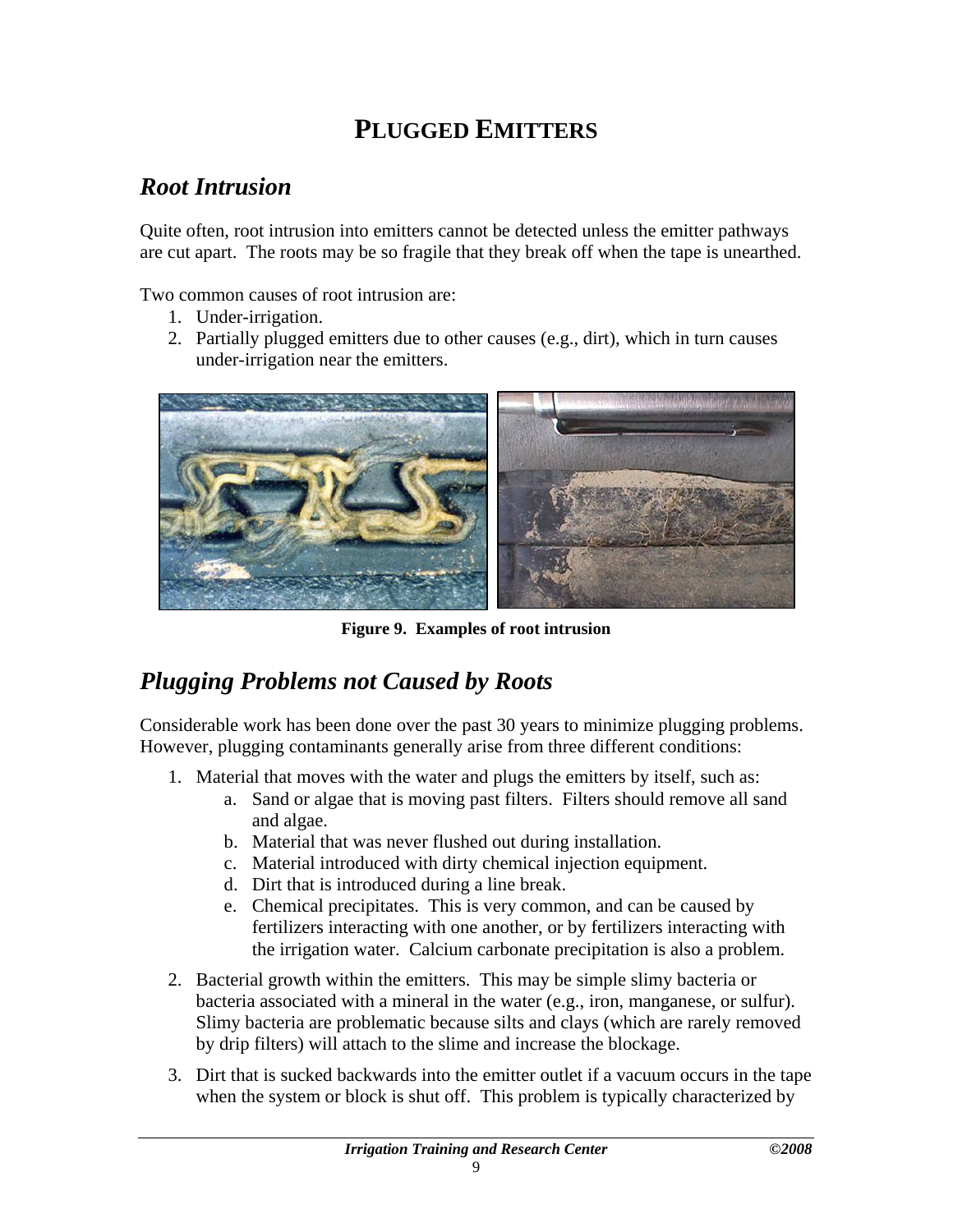<span id="page-13-0"></span>dirt particles lodged in the emitter pathway near the outlet. Interestingly, the blockage usually occurs three or more zig-zags inside the emitter path from the outlet.



**Figure 10. Extreme cases of bacterial slime plus silt and clay (l) and iron deposits (r) plugging an emitter** 



**Figure 11. Plugged inlets to the emitter path** 



**Figure 12. Dirty flush water. This is an indication of impending plugging problems**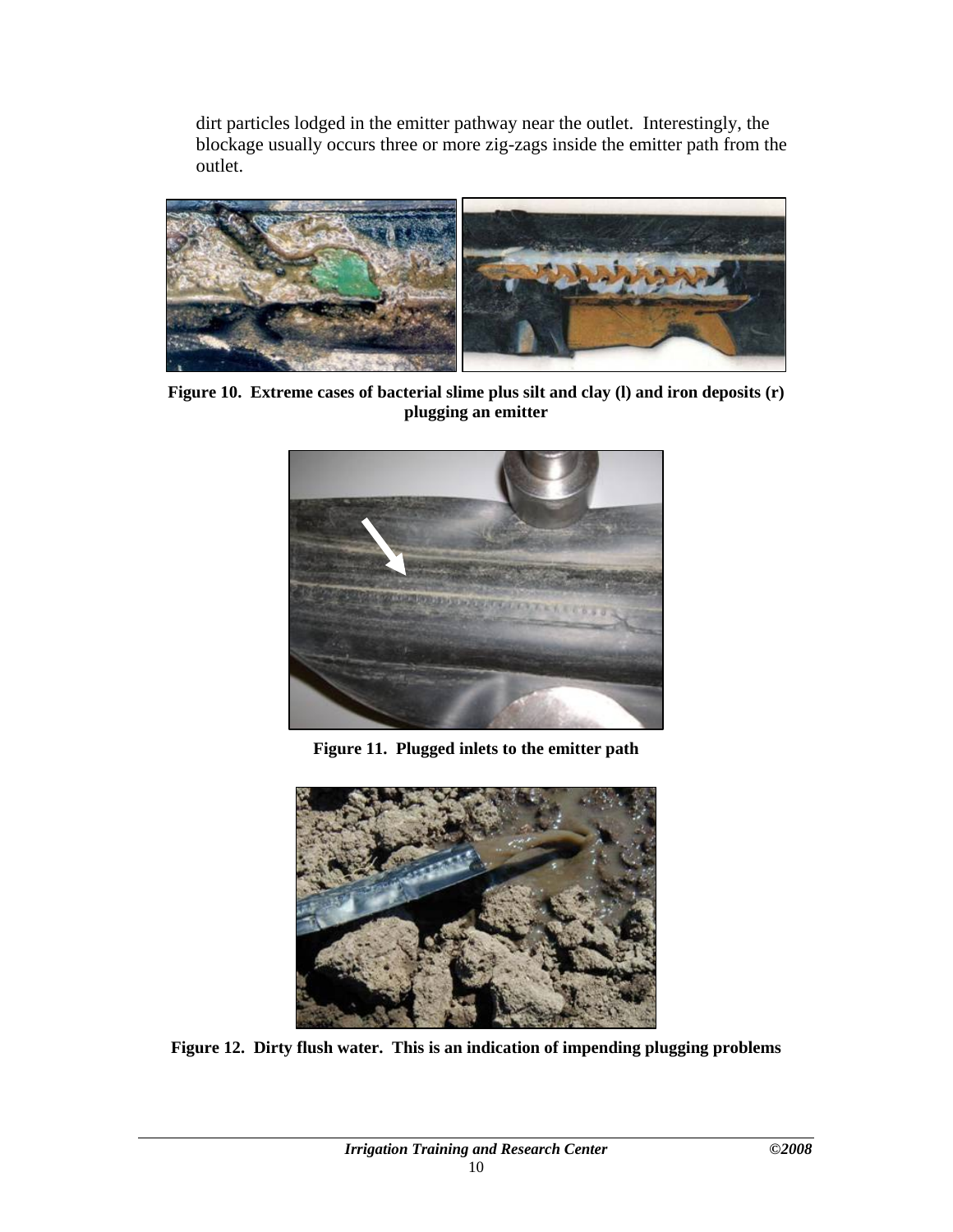<span id="page-14-0"></span>

**Figure 13. Extreme cases of chemical plugging** 



**Figure 14. Chemical precipitate flushed from tape. The unidentified chemical compound was supposed to be a fertilizer. It was injected downstream of the filters and plugged a complete irrigation system.** 

This brochure is intended to raise awareness of problems that can be caused by chemical interactions and poor filtration. To adequately discuss those topics in detail would require another 30-50 pages. Readers are referred to more detailed texts that are available on the subject of Fertigation and Drip/Micro design and filtration.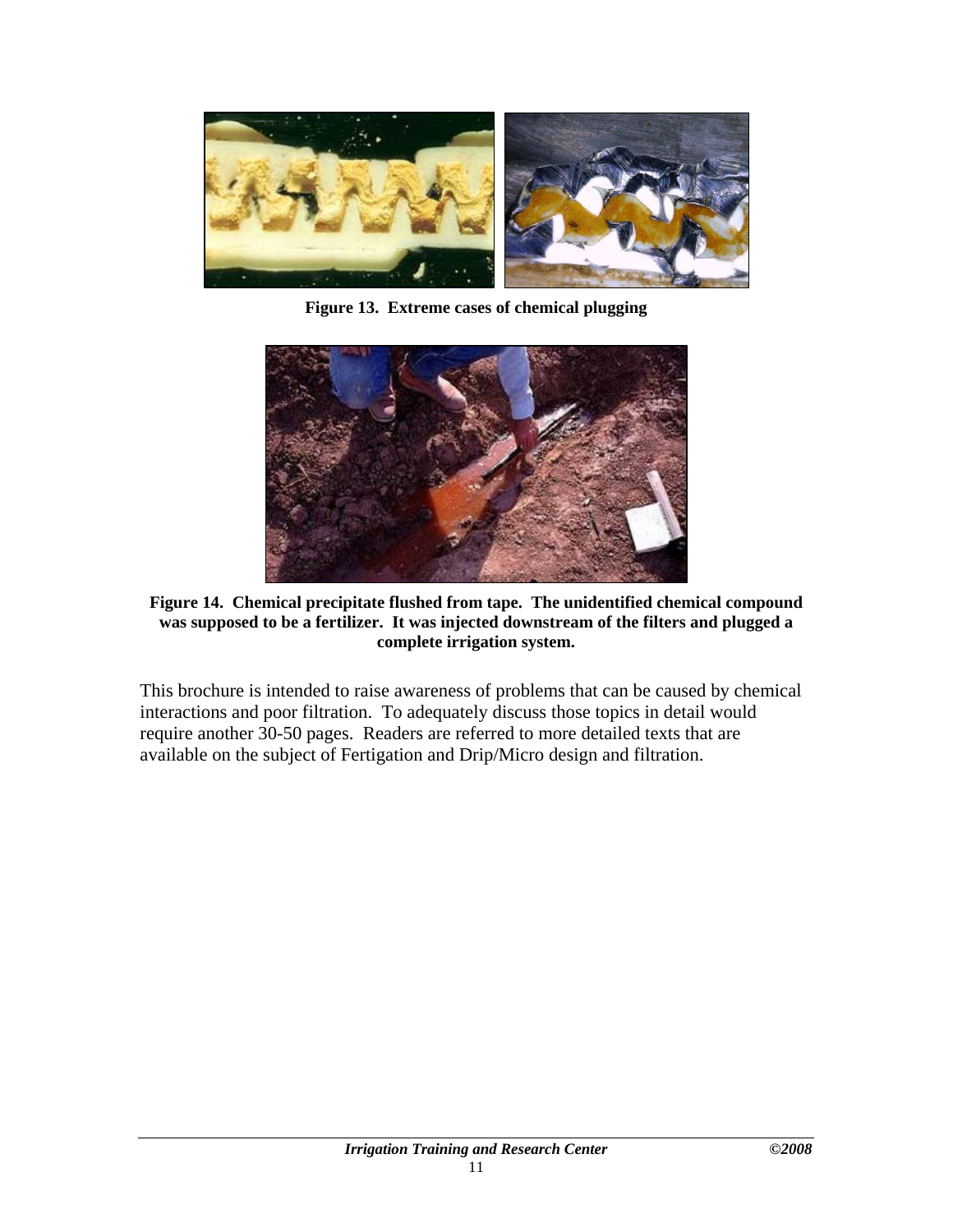### **CRITTER DAMAGE**

#### <span id="page-15-0"></span>*Insects*

Guidelines include:

- 1. A qualified Pest Control Advisor should be enlisted to recommend the proper pesticide to use prior to installing the tape, where the pesticide should be applied, and the proper dosage.
- 2. Thicker tape is more capable of withstanding insect damage than thinner-walled tape. In some areas, 8 mil wall thickness has been sufficient to minimize insect damage. In other areas, 15 mil tape has been needed. There is no universal rule.
- 3. There are still many unknowns about insect damage, but the following practices have appeared to help minimize insect damage:
	- a. Pressurize the tape immediately after installation, to wet the soil
	- b. Practice crop rotation

The photos below illustrate insect problems that have been encountered. A qualified entomologist could identify the types of insects in the field.



**Figure 15. Examples of insect damage**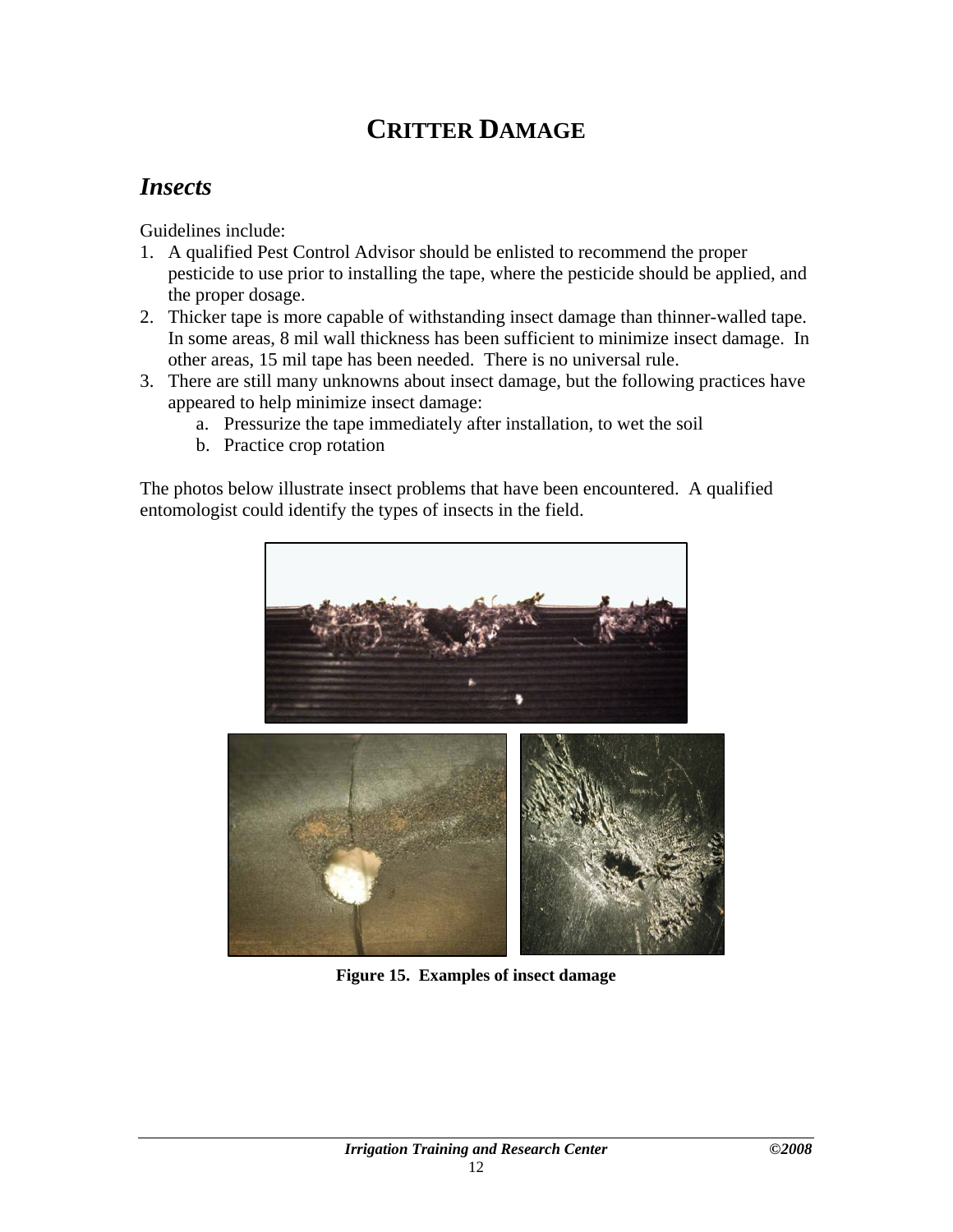<span id="page-16-0"></span>

**Figure 16. Typical wireworm damage. An almost perfectly round hole is made in the tape. Frayed edges are also common with insect damage.** 



**Figure 17. Cricket damage often (but not always) shows up on the sharp edges of tape because the insects can grab the edges by their mouths. But boring insects (such as wireworms) will damage any part of the tape.** 

#### *Rodents*

Sometimes rodents leave scratch marks on tape and hose. The photos shown have been taken using a high-powered microscope that aids in determining the actual cause of the damage. In viewing the damaged tape it can be ascertained how the hole, tear or fraying has taken place. Typically with insect or small rodent damage the ripping, tearing, or biting by the insect/rodent is clearly evident when the microscope photos are examined.



**Figure 18. Examples of rodent damage, generally with characteristic scratch marks**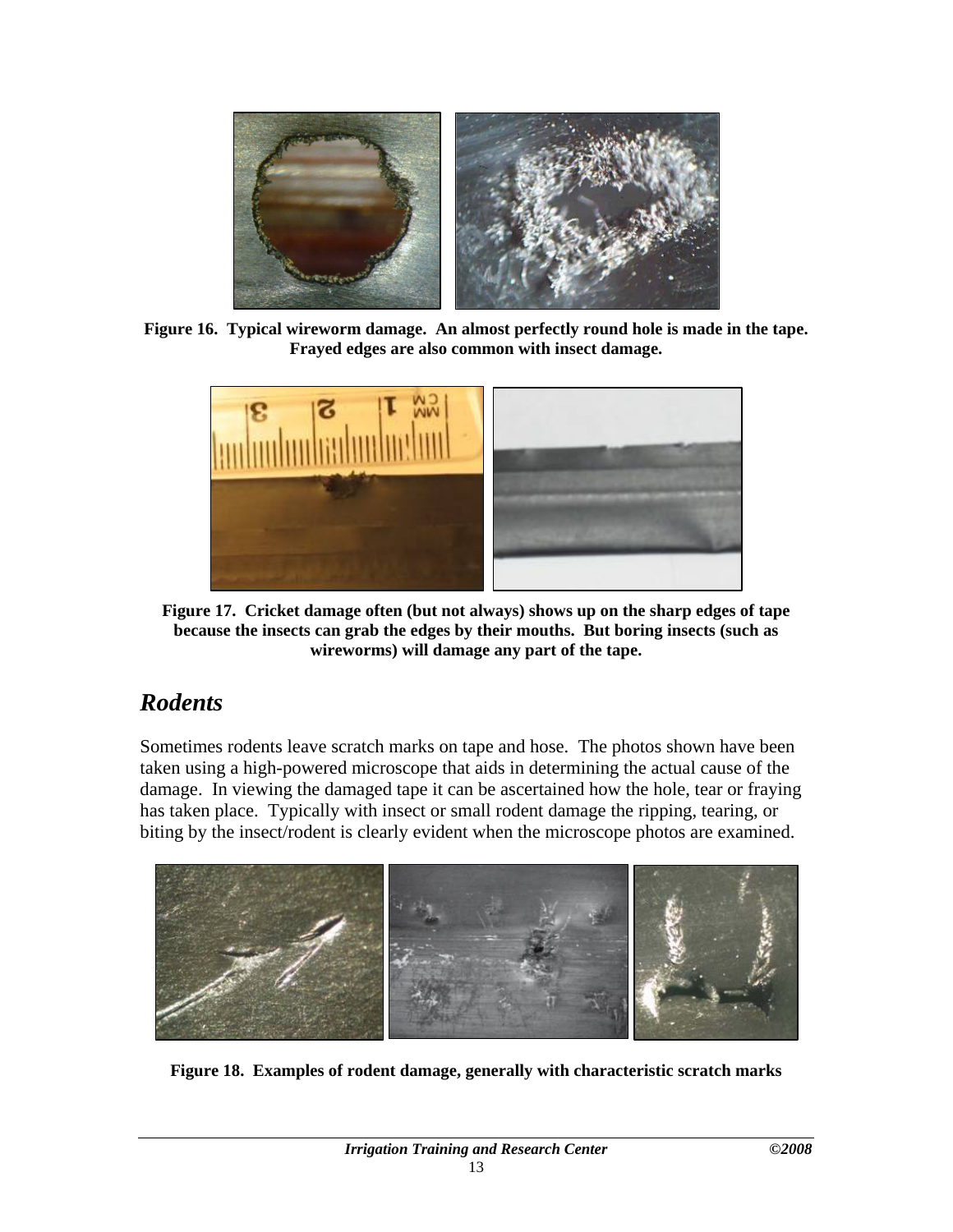#### <span id="page-17-0"></span>**Gophers**

Gopher damage is not subtle. Gophers chew big holes in buried tape and hose. It can be troublesome to locate the damage because water will sometimes travel horizontally for some distance before rising to the ground surface. The author does not know of any easy cure for gophers.

If the downstream ends of the tapes are connected to a flushing manifold, the water will gush out of the hole from two directions. This helps minimize dirt from washing into the tape sections downstream of the cut.



**Figure 19. Surface water from gopher strikes on SDI tape** 

#### *Birds*

Bird damage is relatively rare on tape, but it is more common on harder drip hose. In general, one can identify birds as the culprits because shreds of tape are poked inward.



**Figure 20. Bird damage on 15 mil tape. The hole is typically somewhat concave inward**